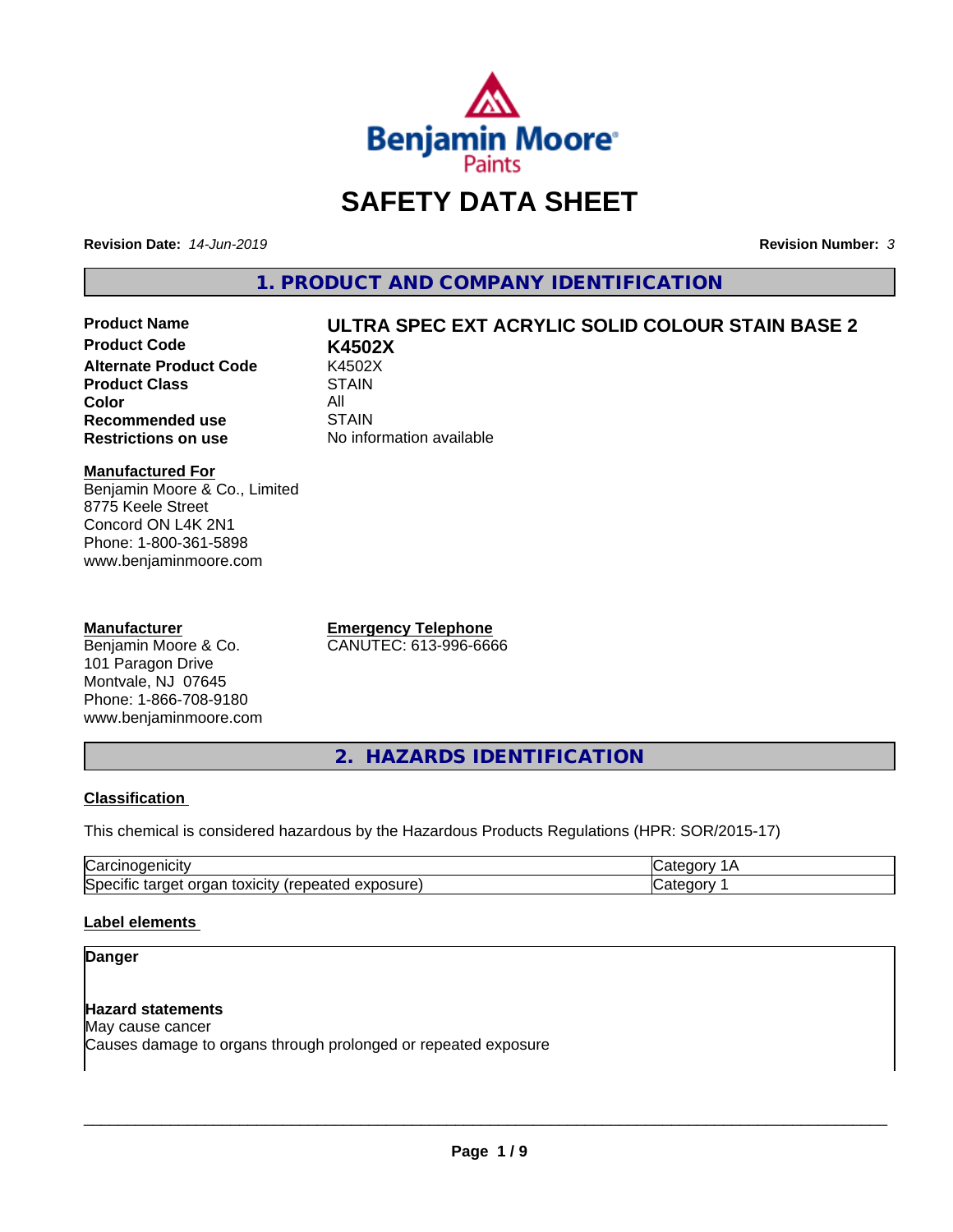

**Odor** little or no odor

# **Precautionary Statements - Prevention**

Obtain special instructions before use Do not handle until all safety precautions have been read and understood Use personal protective equipment as required Do not breathe dust/fume/gas/mist/vapors/spray Wash face, hands and any exposed skin thoroughly after handling Do not eat, drink or smoke when using this product

# **Precautionary Statements - Response**

IF exposed or concerned: Get medical advice/attention

### **Precautionary Statements - Storage**

Store locked up

### **Precautionary Statements - Disposal**

Dispose of contents/container to an approved waste disposal plant

#### **Other information**

No information available

| <b>Chemical name</b>               | CAS No.    | Weight-%       | Hazardous Material<br>registry number<br>(HMIRA registry $#$ ) | Date HMIRA filed and<br>Information Review Act date exemption granted<br>(if applicable) |
|------------------------------------|------------|----------------|----------------------------------------------------------------|------------------------------------------------------------------------------------------|
| Titanium dioxide                   | 13463-67-7 | $5 - 10%$      |                                                                |                                                                                          |
| Silica, crystalline                | 14808-60-7 | - 5%           |                                                                |                                                                                          |
| Zinc oxide                         | 1314-13-2  | - 5%           |                                                                |                                                                                          |
| Sodium C14-C16 olefin<br>sulfonate | 68439-57-6 | $0.1 - 0.25\%$ |                                                                |                                                                                          |

# **3. COMPOSITION INFORMATION ON COMPONENTS**

\*The exact percentage (concentration) of composition has been withheld as a trade secret

# **4. FIRST AID MEASURES**

**General Advice** No hazards which require special first aid measures.

**Eye Contact Exercise 2.1 <b>Exercise 2.1 Rinse** thoroughly with plenty of water for at least 15 minutes and consult a physician.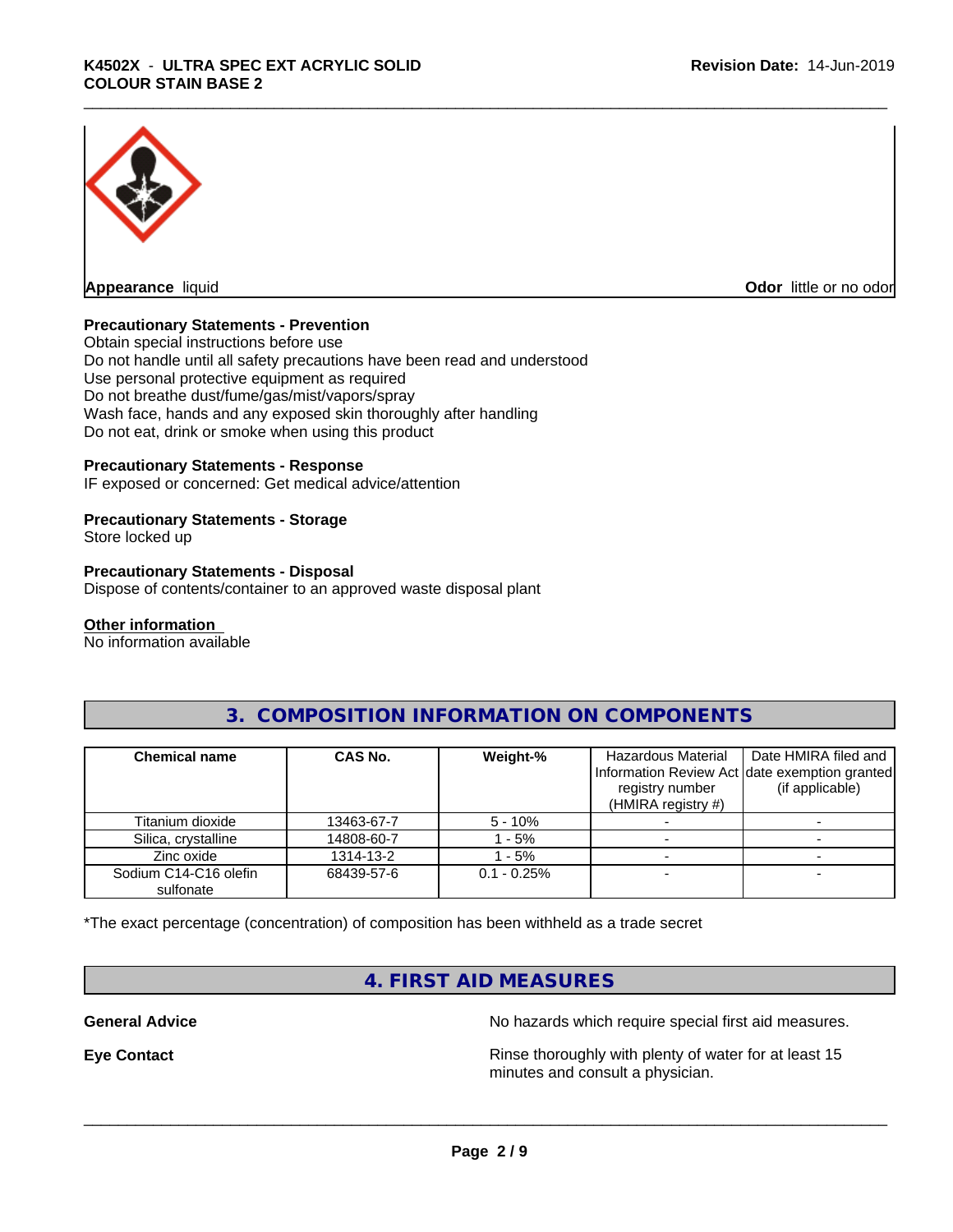| <b>Skin Contact</b>                                                              | Wash off immediately with soap and plenty of water while<br>removing all contaminated clothes and shoes.                                     |  |
|----------------------------------------------------------------------------------|----------------------------------------------------------------------------------------------------------------------------------------------|--|
| <b>Inhalation</b>                                                                | Move to fresh air. If symptoms persist, call a physician.                                                                                    |  |
| Ingestion                                                                        | Clean mouth with water and afterwards drink plenty of<br>water. Consult a physician if necessary.                                            |  |
| <b>Most Important Symptoms/Effects</b>                                           | None known.                                                                                                                                  |  |
| <b>Notes To Physician</b>                                                        | Treat symptomatically.                                                                                                                       |  |
|                                                                                  | 5. FIRE-FIGHTING MEASURES                                                                                                                    |  |
| <b>Suitable Extinguishing Media</b>                                              | Use extinguishing measures that are appropriate to local<br>circumstances and the surrounding environment.                                   |  |
| Protective equipment and precautions for firefighters                            | As in any fire, wear self-contained breathing apparatus<br>pressure-demand, MSHA/NIOSH (approved or equivalent)<br>and full protective gear. |  |
| <b>Specific Hazards Arising From The Chemical</b>                                | Closed containers may rupture if exposed to fire or<br>extreme heat.                                                                         |  |
| <b>Sensitivity to mechanical impact</b>                                          | No                                                                                                                                           |  |
| Sensitivity to static discharge                                                  | No                                                                                                                                           |  |
| <b>Flash Point Data</b><br>Flash point (°F)<br>Flash Point (°C)<br><b>Method</b> | Not applicable<br>Not applicable<br>Not applicable                                                                                           |  |
| <b>Flammability Limits In Air</b>                                                |                                                                                                                                              |  |
| Lower flammability limit:<br><b>Upper flammability limit:</b>                    | Not applicable<br>Not applicable                                                                                                             |  |
| Health: 1<br><b>NFPA</b><br>Flammability: 0                                      | Instability: 0<br><b>Special: Not Applicable</b>                                                                                             |  |
| NFPA Legend                                                                      |                                                                                                                                              |  |

- 0 Not Hazardous
- 1 Slightly
- 2 Moderate
- 3 High
- 4 Severe

*The ratings assigned are only suggested ratings, the contractor/employer has ultimate responsibilities for NFPA ratings where this system is used.*

*Additional information regarding the NFPA rating system is available from the National Fire Protection Agency (NFPA) at www.nfpa.org.*

# **6. ACCIDENTAL RELEASE MEASURES**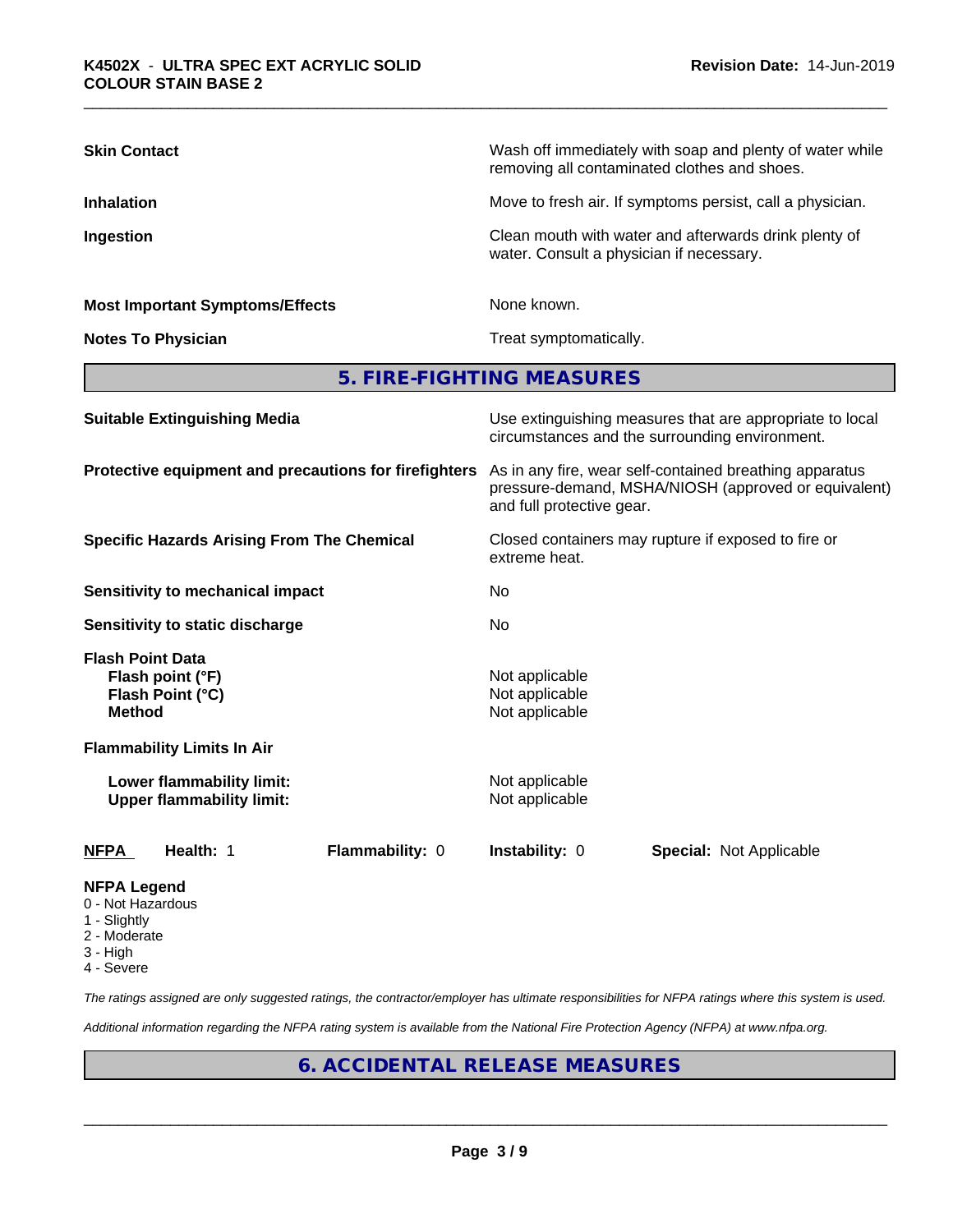**Personal Precautions Precautions** Avoid contact with skin, eyes and clothing. Ensure adequate ventilation.

**Other Information Other Information Prevent further leakage or spillage if safe to do so.** 

**Environmental precautions** See Section 12 for additional Ecological Information.

**Methods for Cleaning Up Example 20 All 20 All 20 All 20 Soak** up with inert absorbent material. Sweep up and shovel into suitable containers for disposal.

# **7. HANDLING AND STORAGE**

**Handling Handling Avoid contact with skin, eyes and clothing. Avoid breathing** vapors, spray mists or sanding dust. In case of insufficient ventilation, wear suitable respiratory equipment.

**Storage Keep container tightly closed. Keep out of the reach of Keep** container tightly closed. Keep out of the reach of children.

**Incompatible Materials** Noinformation available

# **8. EXPOSURE CONTROLS/PERSONAL PROTECTION**

# **Exposure Limits**

| <b>Chemical name</b> | <b>ACGIH TLV</b>                | Alberta                      | <b>British Columbia</b>         | <b>Ontario</b>                 | Quebec                       |
|----------------------|---------------------------------|------------------------------|---------------------------------|--------------------------------|------------------------------|
| Titanium dioxide     | 10 mg/m $3$ - TWA               | 10 mg/m $3$ - TWA            | 10 mg/m $3$ - TWA               | 10 mg/m $3$ - TWA              | 10 mg/m $3$ - TWAEV          |
|                      |                                 |                              | $3 \text{ ma/m}^3$ - TWA        |                                |                              |
| Silica, crystalline  | $0.025$ mg/m <sup>3</sup> - TWA | $0.025 \text{ mg/m}^3$ - TWA | $0.025$ mg/m <sup>3</sup> - TWA | $0.10$ mg/m <sup>3</sup> - TWA | $0.1 \text{ ma/m}^3$ - TWAEV |
| Zinc oxide           | $2 \text{ ma/m}^3$ - TWA        | $2 \text{ ma/m}^3$ - TWA     | $2 \text{ ma/m}^3$ - TWA        | $2 \text{ mg/m}^3$ - TWA       | 10 mg/m <sup>3</sup> - TWAEV |
|                      | 10 mg/m $3$ - STEL              | $10 \text{ mg/m}^3$ - STEL   | 10 mg/m <sup>3</sup> - STEL     | 10 mg/m $3$ - STEL             | 5 mg/m <sup>3</sup> - TWAEV  |
|                      |                                 |                              |                                 |                                | 10 $ma/m3$ - STEV            |

**Legend**

ACGIH - American Conference of Governmental Industrial Hygienists Alberta - Alberta Occupational Exposure Limits British Columbia - British Columbia Occupational Exposure Limits Ontario - Ontario Occupational Exposure Limits Quebec - Quebec Occupational Exposure Limits N/E - Not established

# **Personal Protective Equipment**

**Engineering Measures Ensure adequate ventilation, especially in confined areas.** 

**Eye/Face Protection** Safety glasses with side-shields. **Skin Protection Protection Protective gloves and impervious clothing. Respiratory Protection In case of insufficient ventilation wear suitable respiratory** equipment.

**Hygiene Measures Avoid contact with skin, eyes and clothing. Remove and Avoid contact with skin, eyes and clothing. Remove and Avoid contact with skin, eyes and clothing. Remove and** wash contaminated clothing before re-use. Wash thoroughly after handling.

# **9. PHYSICAL AND CHEMICAL PROPERTIES**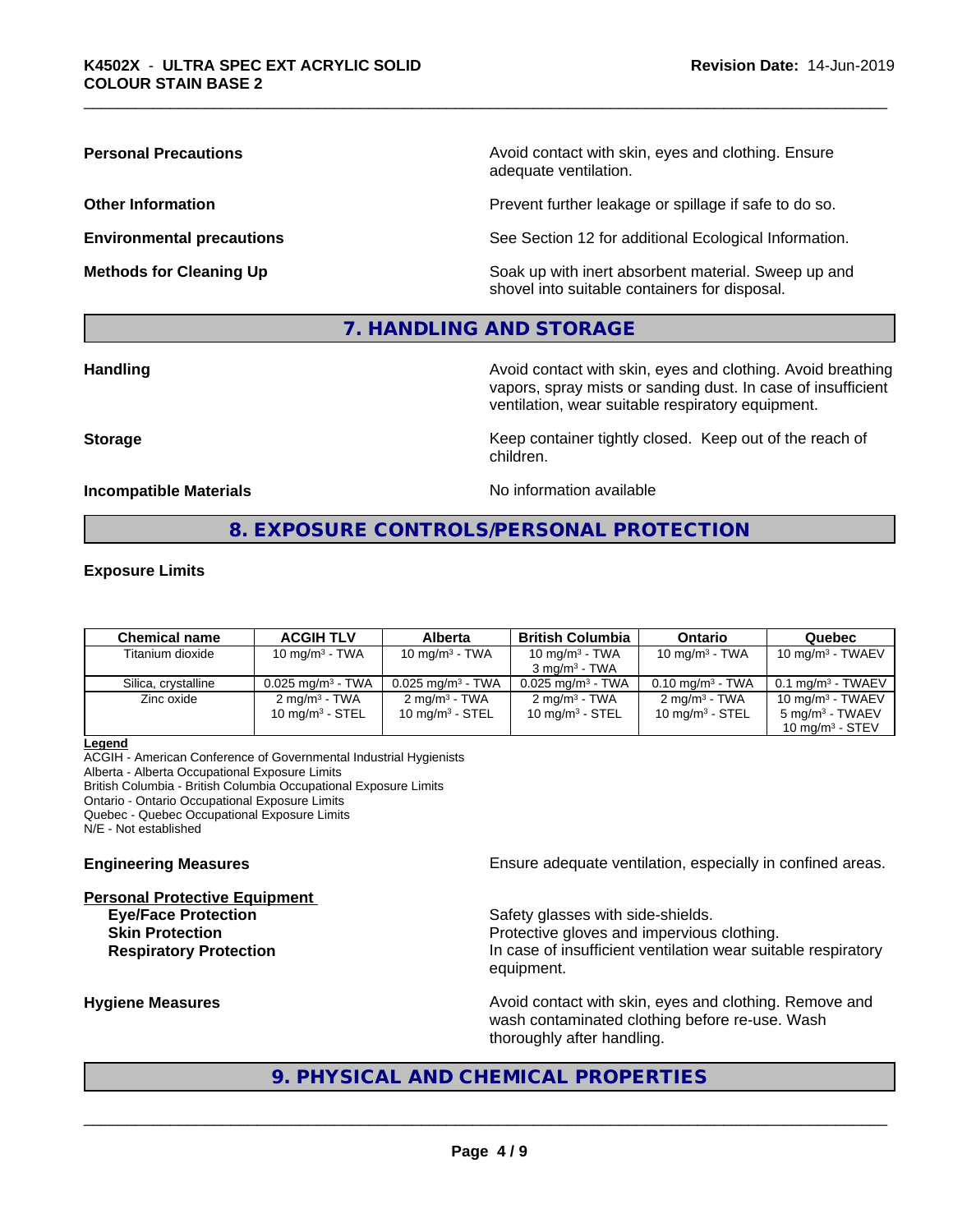**Appearance** liquid<br> **Odor** little c **Odor Threshold** No information available **Density (lbs/gal)** 10.8 - 11.2 **Specific Gravity** 1.29 - 1.34 **pH** No information available **Viscosity (cps)** No information available Notice 1, 1999 **Solubility(ies)** No information available in the solution of the solution of the solution available in the solution of the solution of the solution of the solution of the solution of the solution of the solution of the so **Water solubility** No information available **Evaporation Rate No information available No information available Vapor pressure** No information available **No information** available **Vapor density**<br> **We Solids**<br>
We Solid Wi, % Solids<br>
We Note that the Solid Solid Solid Solid Solid Solid Solid Solid Solid Solid Solid Solid Solid Solid Solid Solid Solid Solid Solid Solid Solid Solid Solid Solid Solid So **Wt. % Solids** 50 - 60<br> **Vol. % Solids** 50 - 60<br> **Vol. % Solids** 50 - 45 **Vol. % Solids Wt. % Volatiles** 40 - 50 **Vol. % Volatiles** 55 - 65 **VOC Regulatory Limit (g/L)** < 100 **Boiling Point (°F)** 212 **Boiling Point (°C)** 100 **Freezing point (°F)** 32 **Freezing Point (°C)** 0 **Flash point (°F)**<br> **Flash Point (°C)**<br> **Flash Point (°C)**<br> **Complicate State Additional Point (°C)**<br> **Not** applicable **Flash Point (°C) Method** Not applicable<br> **Flammability (solid, gas)** Not applicable Not applicable **Flammability** (solid, gas) **Upper flammability limit:**<br> **Lower flammability limit:**<br>
Not applicable<br>
Not applicable **Lower flammability limit:**<br> **Autoignition Temperature (°F)** Not applicable Not applicable available **Autoignition Temperature (°F) Autoignition Temperature (°C)** No information available **Decomposition Temperature (°F)** No information available **Decomposition Temperature (°C)** No information available **Partition coefficient** No information available

little or no odor

# **10. STABILITY AND REACTIVITY**

| <b>Reactivity</b>                         | Not Applicable                           |
|-------------------------------------------|------------------------------------------|
| <b>Chemical Stability</b>                 | Stable under normal conditions.          |
| <b>Conditions to avoid</b>                | Prevent from freezing.                   |
| <b>Incompatible Materials</b>             | No materials to be especially mentioned. |
| <b>Hazardous Decomposition Products</b>   | None under normal use.                   |
| <b>Possibility of hazardous reactions</b> | None under normal conditions of use.     |

# **11. TOXICOLOGICAL INFORMATION**

# **Product Information**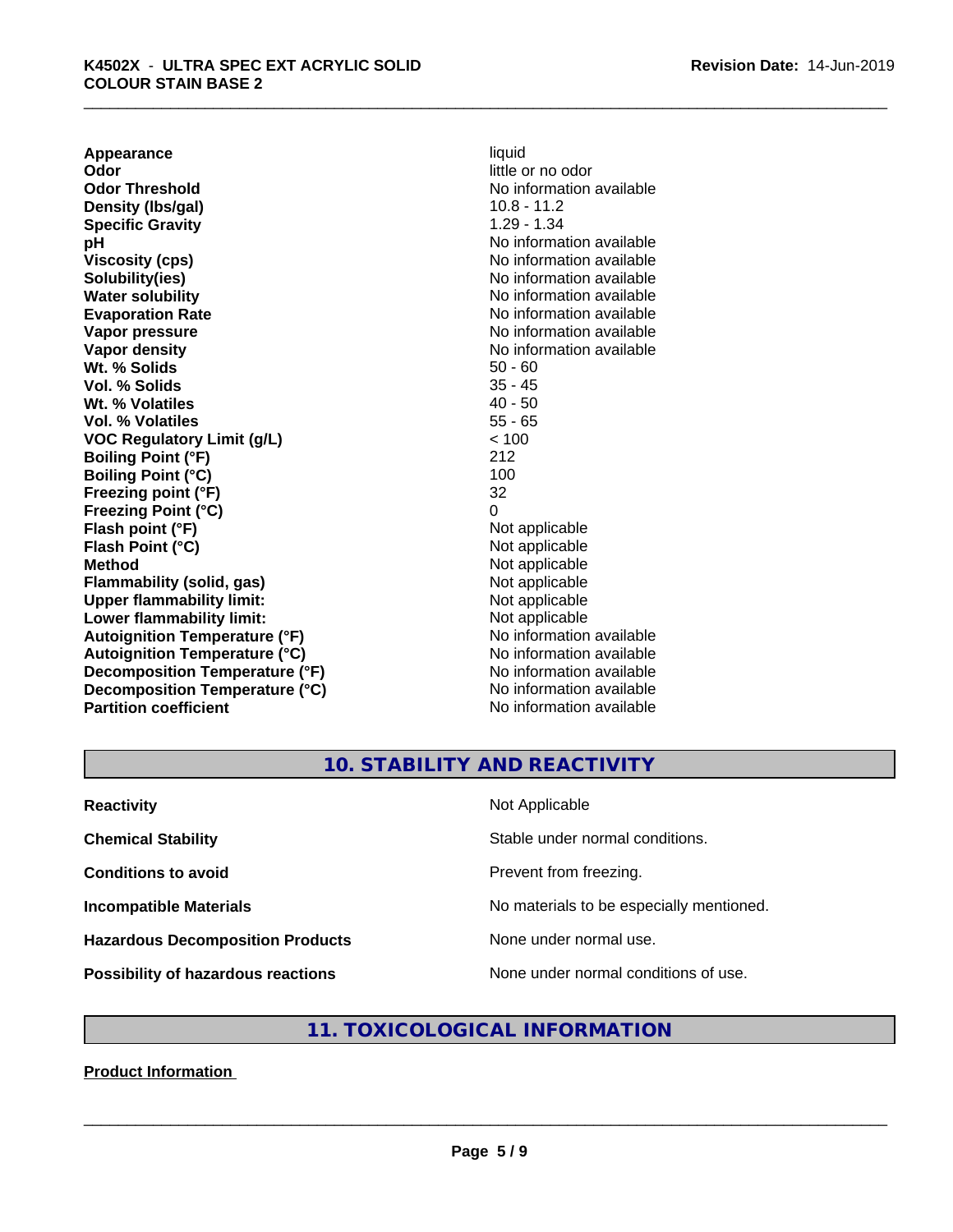| Information on likely routes of exposure                                                   |                                                                                                                 |
|--------------------------------------------------------------------------------------------|-----------------------------------------------------------------------------------------------------------------|
| <b>Principal Routes of Exposure</b>                                                        | Eye contact, skin contact and inhalation.                                                                       |
| <b>Acute Toxicity</b>                                                                      |                                                                                                                 |
| <b>Product Information</b>                                                                 | No information available                                                                                        |
| Symptoms related to the physical, chemical and toxicological characteristics               |                                                                                                                 |
| <b>Symptoms</b>                                                                            | No information available                                                                                        |
| Delayed and immediate effects as well as chronic effects from short and long-term exposure |                                                                                                                 |
| Eye contact                                                                                | May cause slight irritation                                                                                     |
| <b>Skin contact</b>                                                                        | Substance may cause slight skin irritation. Prolonged or<br>repeated contact may dry skin and cause irritation. |
| <b>Inhalation</b>                                                                          | May cause irritation of respiratory tract.                                                                      |
| Ingestion                                                                                  | Ingestion may cause gastrointestinal irritation, nausea,<br>vomiting and diarrhea.                              |
| <b>Sensitization</b>                                                                       | No information available.                                                                                       |
| <b>Neurological Effects</b>                                                                | No information available.                                                                                       |
| <b>Mutagenic Effects</b>                                                                   | No information available.                                                                                       |
| <b>Reproductive Effects</b>                                                                | No information available.                                                                                       |
| <b>Developmental Effects</b>                                                               | No information available.                                                                                       |
| <b>Target organ effects</b>                                                                | No information available.                                                                                       |
| <b>STOT - single exposure</b>                                                              | No information available.                                                                                       |
| <b>STOT - repeated exposure</b>                                                            | Causes damage to organs through prolonged or repeated<br>exposure if inhaled.                                   |
| Other adverse effects                                                                      | No information available.                                                                                       |
| <b>Aspiration Hazard</b>                                                                   | No information available.                                                                                       |

**Numerical measures of toxicity**

**The following values are calculated based on chapter 3.1 of the GHS document**

**ATEmix (oral)** 14303 mg/kg

# **Component Information**

| Chemical name                                 | Oral LD50             | Dermal LD50             | Inhalation LC50 |
|-----------------------------------------------|-----------------------|-------------------------|-----------------|
| Titanium dioxide<br>13463-67-7                | $> 10000$ mg/kg (Rat) |                         |                 |
| Silica, crystalline<br>14808-60-7             | $=$ 500 mg/kg (Rat)   |                         |                 |
| Zinc oxide<br>1314-13-2                       | $>$ 5000 mg/kg (Rat)  |                         |                 |
| Sodium C14-C16 olefin sulfonate<br>68439-57-6 | $= 2310$ mg/kg (Rat)  | $= 6300$ mg/kg (Rabbit) |                 |

# **Carcinogenicity**

*The information below indicateswhether each agency has listed any ingredient as a carcinogen:.*

| <b>Chemical name</b> | <b>IARC</b>                         | <b>NTP</b> |
|----------------------|-------------------------------------|------------|
|                      | Possible Human Carcinogen<br>$2B -$ |            |
| Titanium dioxide     |                                     |            |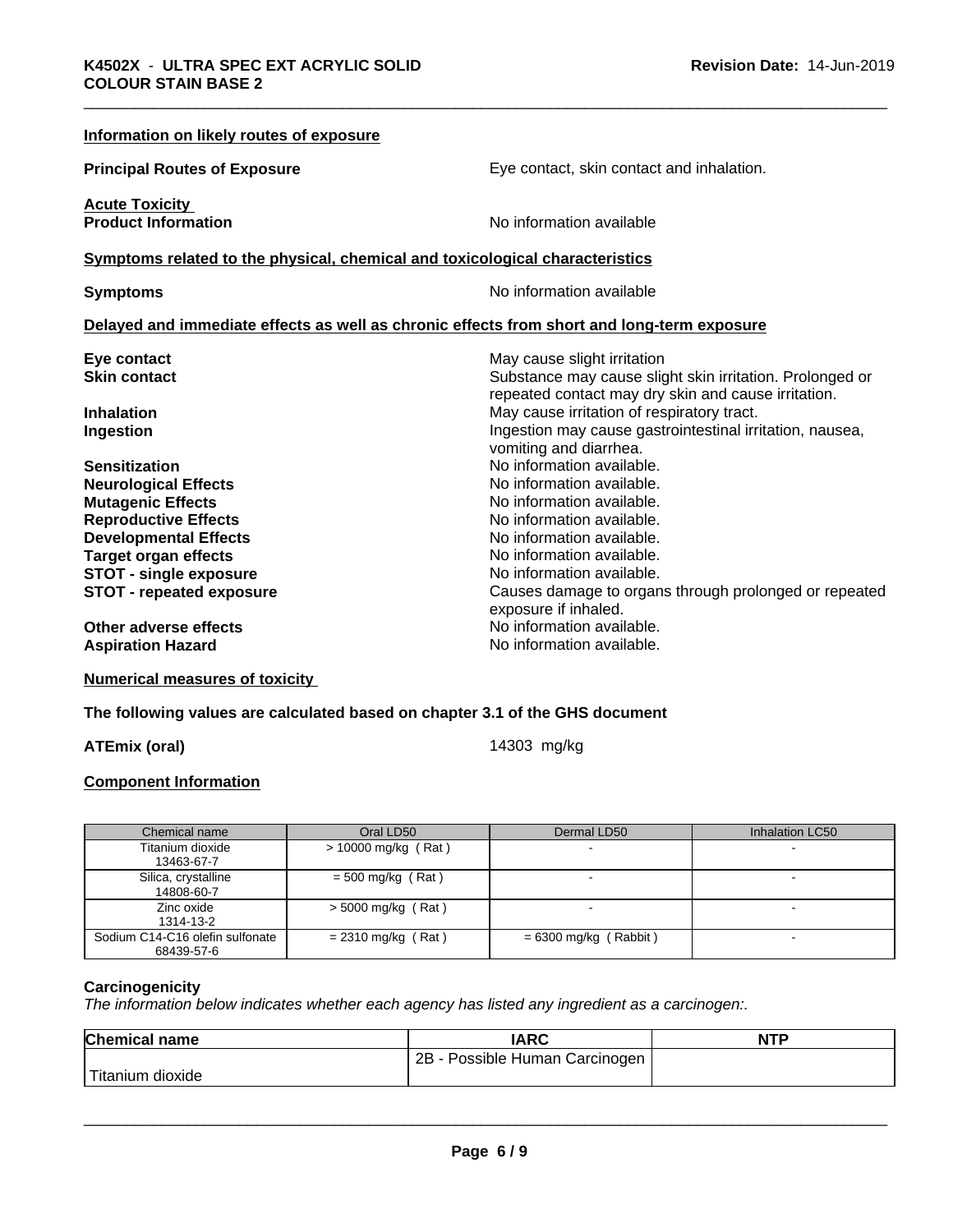# \_\_\_\_\_\_\_\_\_\_\_\_\_\_\_\_\_\_\_\_\_\_\_\_\_\_\_\_\_\_\_\_\_\_\_\_\_\_\_\_\_\_\_\_\_\_\_\_\_\_\_\_\_\_\_\_\_\_\_\_\_\_\_\_\_\_\_\_\_\_\_\_\_\_\_\_\_\_\_\_\_\_\_\_\_\_\_\_\_\_\_\_\_ **K4502X** - **ULTRA SPEC EXT ACRYLIC SOLID COLOUR STAIN BASE 2**

|--|

• Crystalline Silica has been determined to be carcinogenic to humans by IARC (1) when in respirable form. Risk of cancer depends on duration and level of inhalation exposure to spray mist or dust from sanding the dried paint.• Although IARC has classified titanium dioxide as possibly carcinogenic to humans (2B), their summary concludes: "No significant exposure to titanium dioxide is thought to occur during the use of products in which titanium dioxide is bound to other materials, such as paint."

# **Legend**

IARC - International Agency for Research on Cancer NTP - National Toxicity Program OSHA - Occupational Safety & Health Administration

**12. ECOLOGICAL INFORMATION**

# **Ecotoxicity Effects**

The environmental impact of this product has not been fully investigated.

# **Product Information**

# **Acute Toxicity to Fish**

No information available

# **Acute Toxicity to Aquatic Invertebrates**

No information available

# **Acute Toxicity to Aquatic Plants**

No information available

# **Persistence / Degradability**

No information available.

# **Bioaccumulation**

No information available.

# **Mobility in Environmental Media**

No information available.

# **Ozone**

No information available

# **Component Information**

# **Acute Toxicity to Fish**

Titanium dioxide  $LC50:$  > 1000 mg/L (Fathead Minnow - 96 hr.)

# **Acute Toxicity to Aquatic Invertebrates**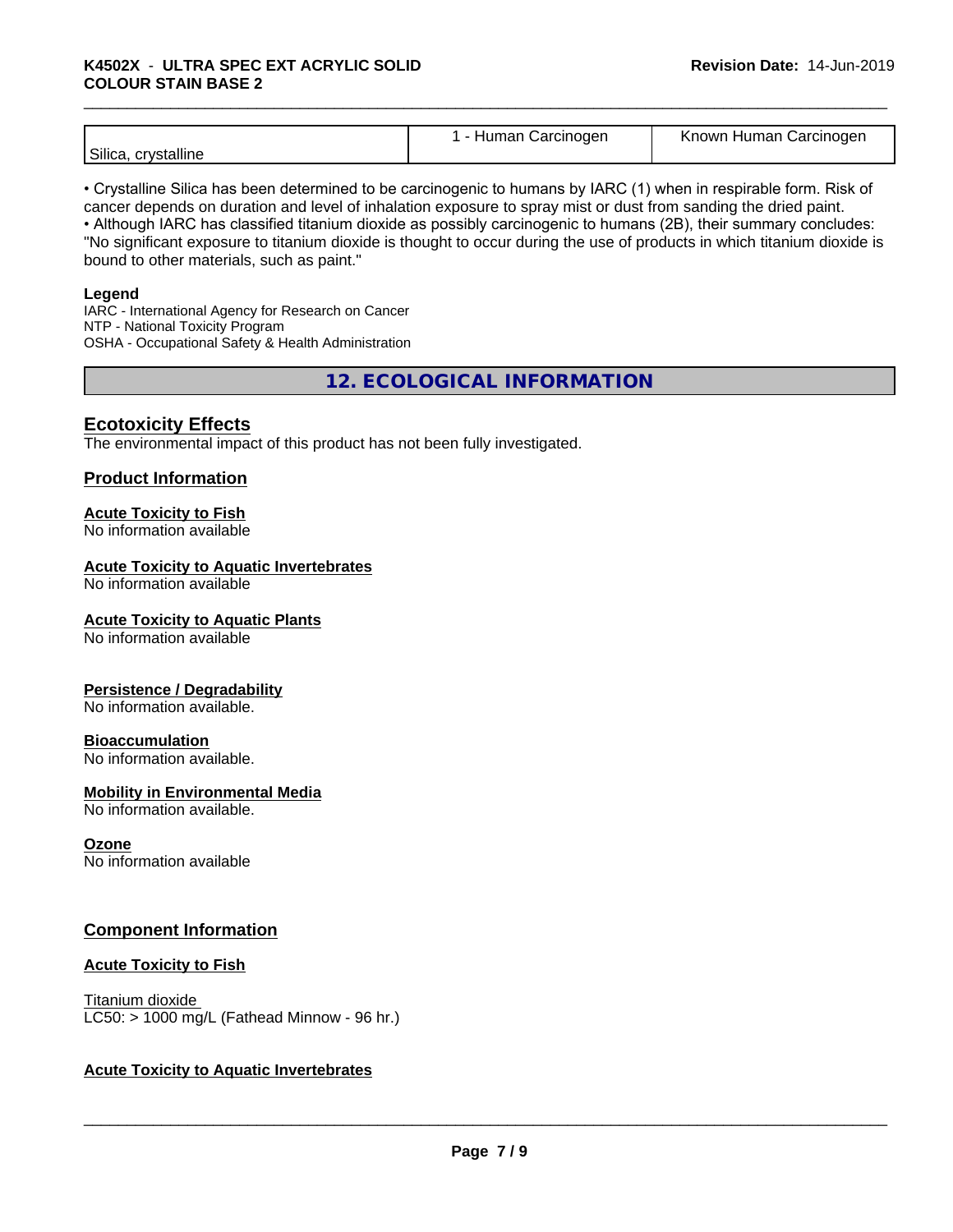No information available

# **Acute Toxicity to Aquatic Plants**

No information available

# **13. DISPOSAL CONSIDERATIONS**

**Waste Disposal Method** Dispose of in accordance with federal, state, provincial, and local regulations. Local requirements may vary, consult your sanitation department or state-designated environmental protection agency for more disposal options.

# **14. TRANSPORT INFORMATION**

**TDG** Not regulated

**ICAO / IATA** Not regulated

**IMDG / IMO** Not regulated

# **15. REGULATORY INFORMATION**

# **International Inventories**

| <b>TSCA: United States</b> | Yes - All components are listed or exempt. |
|----------------------------|--------------------------------------------|
| <b>DSL: Canada</b>         | Yes - All components are listed or exempt. |

# **National Pollutant Release Inventory (NPRI)**

### **NPRI Parts 1- 4**

This product contains the following Parts 1-4 NPRI chemicals:

*None*

### **NPRI Part 5**

This product contains the following NPRI Part 5 Chemicals:

*None*

## **WHMIS Regulatory Status**

This product has been classified in accordance with the hazard criteria of the Hazardous Products Regulations (HPR) and the SDS contains all the information required by the HPR.